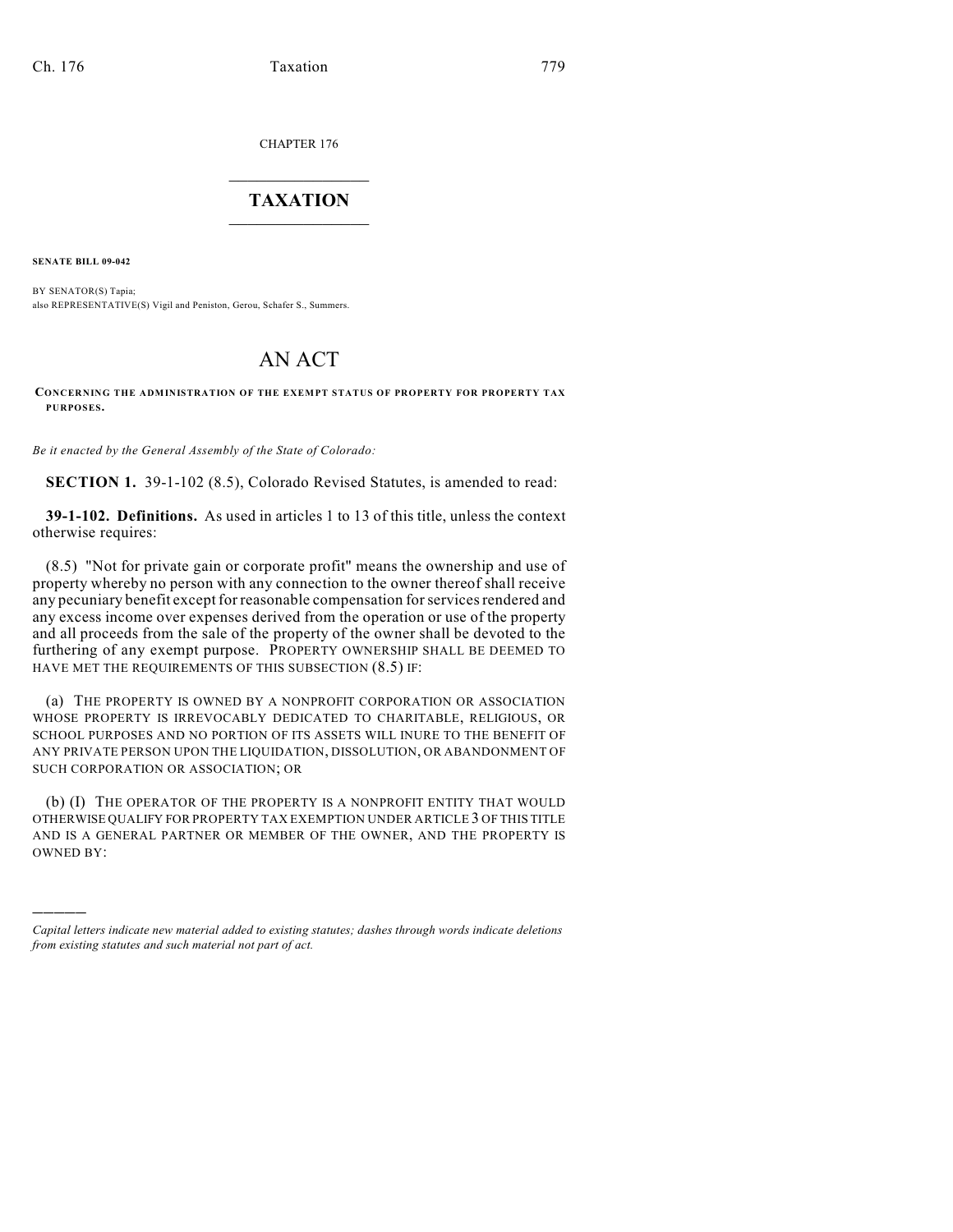#### 780 Taxation Ch. 176

(A) AN ENTITY ORGANIZED FOR THE PURPOSE OF OBTAINING TAX CREDITS THROUGH THE NEW MARKETS TAX CREDIT PROGRAM UNDER 26 U.S.C. SEC. 45 D OF THE FEDERAL "INTERNAL REVENUE CODE OF 1986", AS AMENDED, OR THE REHABILITATION TAX CREDIT PROGRAM UNDER 26 U.S.C. SEC. 47 OF THE FEDERAL "INTERNAL REVENUE CODE OF 1986", AS AMENDED, AND IS ELIGIBLE FOR CREDITS; AND

(B) AN ENTITY THAT MAKES PAYMENTS IN LIEU OF PROPERTY TAXES PURSUANT TO SECTION 39-3-114.5.

(II) THE PROVISIONS OF THIS PARAGRAPH (b) SHALL APPLY TO APPLICATIONS FOR EXEMPTION FILED ON OR AFTER JANUARY 1, 2009, OR THAT ARE PENDING ON THAT DATE.

**SECTION 2.** 39-2-117 (1) (a), Colorado Revised Statutes, is amended to read:

**39-2-117. Applications for exemption - review - annual reports - procedures.** (1) (a) (I) Every application filed on or after January 1, 1990, claiming initial exemption of real and personal property from general taxation pursuant to the provisions of sections 39-3-106 to 39-3-113 and 39-3-116 shall be made on forms prescribed and furnished by the administrator, shall contain such information as specified in paragraph (b) of this subsection (1), and shall be signed by the owner of such property or his or her authorized agent under the penalty of perjury in the second degree and, except as otherwise provided in this paragraph (a), shall be accompanied by a payment of one hundred fifty dollars, which shall be credited to the property tax exemption fund created in subsection (8) of this section. The administrator shall examine and review each application submitted, and, if it is determined that the exemption therein claimed is justified and in accordance with the intent of the law, the exemption shall be granted, the same to be effective upon such date in the year of application as the administrator shall determine, but in no event shall the exemption apply to any year prior to the year preceding the year in which application is made. THE DECISION OF THE ADMINISTRATOR SHALL BE ISSUED IN WRITING AND A COPY THEREOF FURNISHED TO THE APPLICANT AND TO THE ASSESSOR, TREASURER, AND BOARD OF COUNTY COMMISSIONERS OF THE COUNTY IN WHICH THE PROPERTY IS LOCATED.

(II) On all properties for which an application is pending in the office of the administrator, taxes shall not be due and payable until such determination has been made. Such property shall not be listed for the tax sale, and no delinquent interest will be charged on any portion of the exemption that is denied. The decision of the administrator shall be issued in writing and a copy thereof furnished to the applicant and to the assessor, treasurer, and board of county commissioners of the county wherein such property is located.

(III) NO LATER THAN JUNE 1 OF EACH YEAR, THE ADMINISTRATOR SHALL PROVIDE TO THE ASSESSOR, TREASURER, AND BOARD OF COUNTY COMMISSIONERS OF EACH COUNTY A LIST OF ALL APPLICATIONS FOR PROPERTY TAX EXEMPTION CURRENTLY PENDING IN THE OFFICE OF THE ADMINISTRATOR.

**SECTION 3.** Article 3 of title 39, Colorado Revised Statutes, is amended BY THE ADDITION OF A NEW SECTION to read: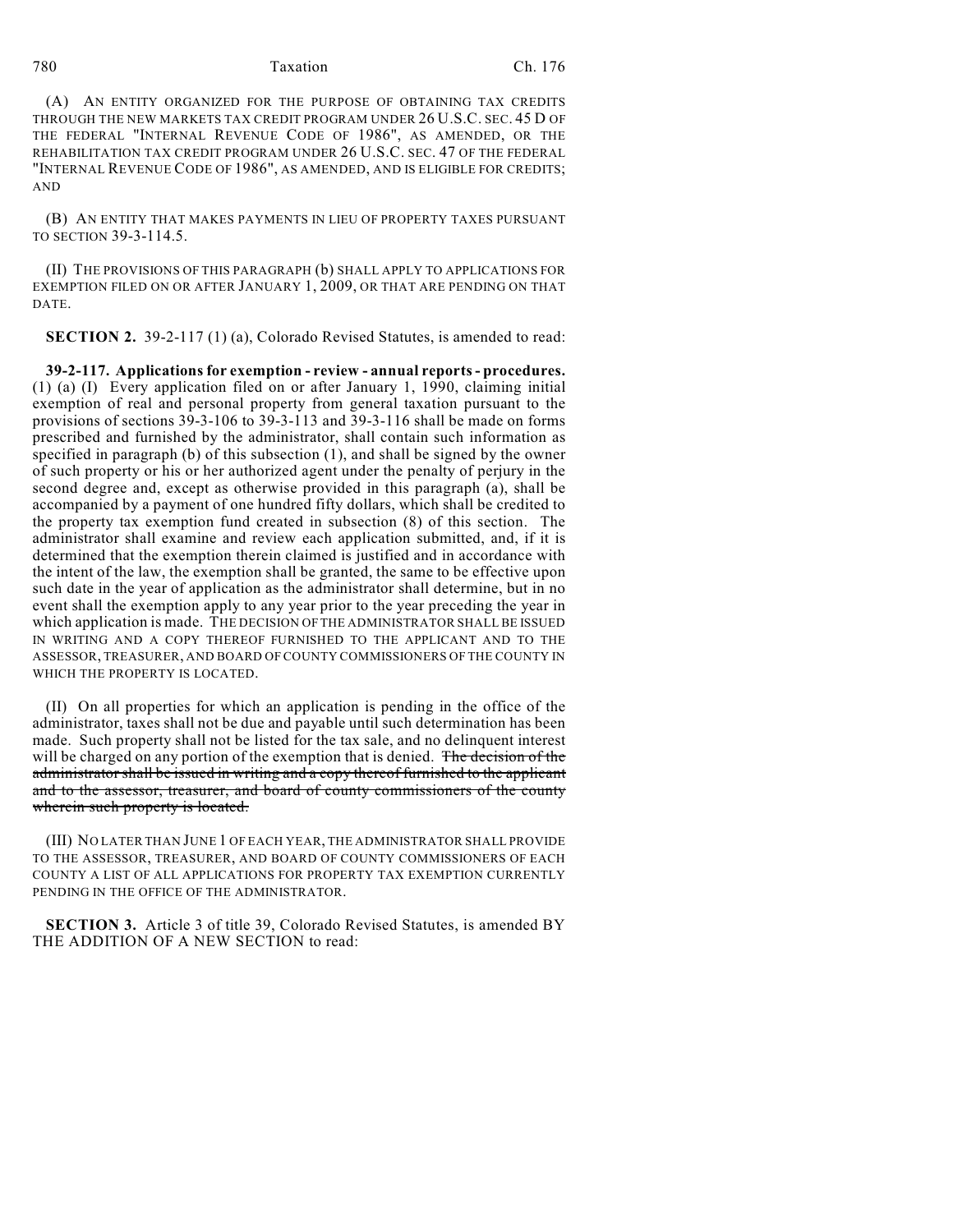### Ch. 176 **Taxation** 781

**39-3-114.5. Charitable exemption - owner claiming federal tax credit - fee in lieu of school district tax.** (1) WHENEVER AN ENTITY ORGANIZED FOR THE PURPOSE OF OBTAINING TAX CREDITS THROUGH THE NEW MARKETS TAX CREDIT PROGRAM UNDER 26 U.S.C. SEC. 45 D OF THE FEDERAL "INTERNAL REVENUE CODE OF 1986", AS AMENDED, OR THE REHABILITATION TAX CREDIT PROGRAM UNDER 26 U.S.C. SEC. 47 OF THE FEDERAL "INTERNAL REVENUE CODE OF 1986", AS AMENDED, OWNS AN INTEREST IN REAL PROPERTY FOR WHICH AN EXEMPTION IS CLAIMED, THE ENTITY SHALL PAY ANNUALLY TO THE TREASURER OF THE COUNTY IN WHICH THE PROPERTY IS LOCATED A PAYMENT IN LIEU OF TAXES, WHICH PAYMENT SHALL NOT EXCEED THE AMOUNT OF TAXES THAT WOULD BE DUE FOR TOTAL PROGRAM FOR THE SCHOOL DISTRICT IN WHICH THE PROPERTY IS LOCATED IF THE INTEREST WERE TAXABLE.

(2) EACH YEAR DURING THE REGULAR TAX ASSESSMENT PERIOD, THE BOARD OF COUNTY COMMISSIONERS OF EACH COUNTY IN WHICH A REAL PROPERTY INTEREST DESCRIBED IN SUBSECTION (1) OF THIS SECTION IS LOCATED SHALL PROVIDE TO EACH ENTITY THAT HOLDS SUCH REAL PROPERTY INTEREST THE FOLLOWING INFORMATION IN THE SAME MANNER AS SUCH INFORMATION IS PROVIDED TO ANY OTHER OWNER OF REAL PROPERTY IN THE COUNTY:

(a) THE CURRENT ASSESSED VALUE OF THE REAL PROPERTY INTEREST EXPRESSED IN DOLLARS;

(b) THE AMOUNT OF THE PAYMENT IN LIEU OF TAXES DUE ON THE REAL PROPERTY INTEREST BASED ON THE VALUE AND TAX RATE LEVIED FOR TOTAL PROGRAM FOR THE SCHOOL DISTRICT IN WHICH THE PROPERTY IS LOCATED THAT WOULD BE APPLICABLE TO THE REAL PROPERTY INTEREST IF IT WERE TAXABLE; AND

(c) THE DATE THE PAYMENT IN LIEU OF TAXES IS DUE FOR SUCH REAL PROPERTY INTEREST BASED ON THE DATE PROPERTY TAXES WITHIN THE COUNTY ARE DUE.

(3) THE TREASURER OF EACH COUNTY THAT RECEIVES A PAYMENT IN LIEU OF TAXES PURSUANT TO THIS SECTION SHALL PAY OVER TO THE SCHOOL DISTRICT IN WHICH THE REAL PROPERTY INTEREST DESCRIBED IN SUBSECTION (1) OF THIS SECTION IS LOCATED THE AMOUNT OF THE TOTAL PAYMENT; EXCEPT THAT THE TREASURER MAY DEDUCT THE COSTS INCURRED BY THE TREASURER IN ADMINISTERING THIS SUBSECTION (3).

(4) EACH SCHOOL DISTRICT THAT RECEIVES A PAYMENT IN LIEU OF TAXES PURSUANT TO THIS SECTION SHALL CERTIFY THE AMOUNT PAID OR RECEIVED TO THE STATE BOARD OF EDUCATION.

**SECTION 4.** 39-3-114, Colorado Revised Statutes, is amended to read:

**39-3-114. Burden - claim for charitable exemption.** The burden shall be on the owner and operator of any residential property for which an exemption is claimed pursuant to any of the provisions of sections 39-3-109 and 39-3-112 to show facts sufficient to support the exemption claimed. In determining whether or not a particular property is entitled to such an exemption provided for in any of said sections, the administrator shall MAY require the owner or operator of such property to annually submit a complete financial report on its operations and shall MAY